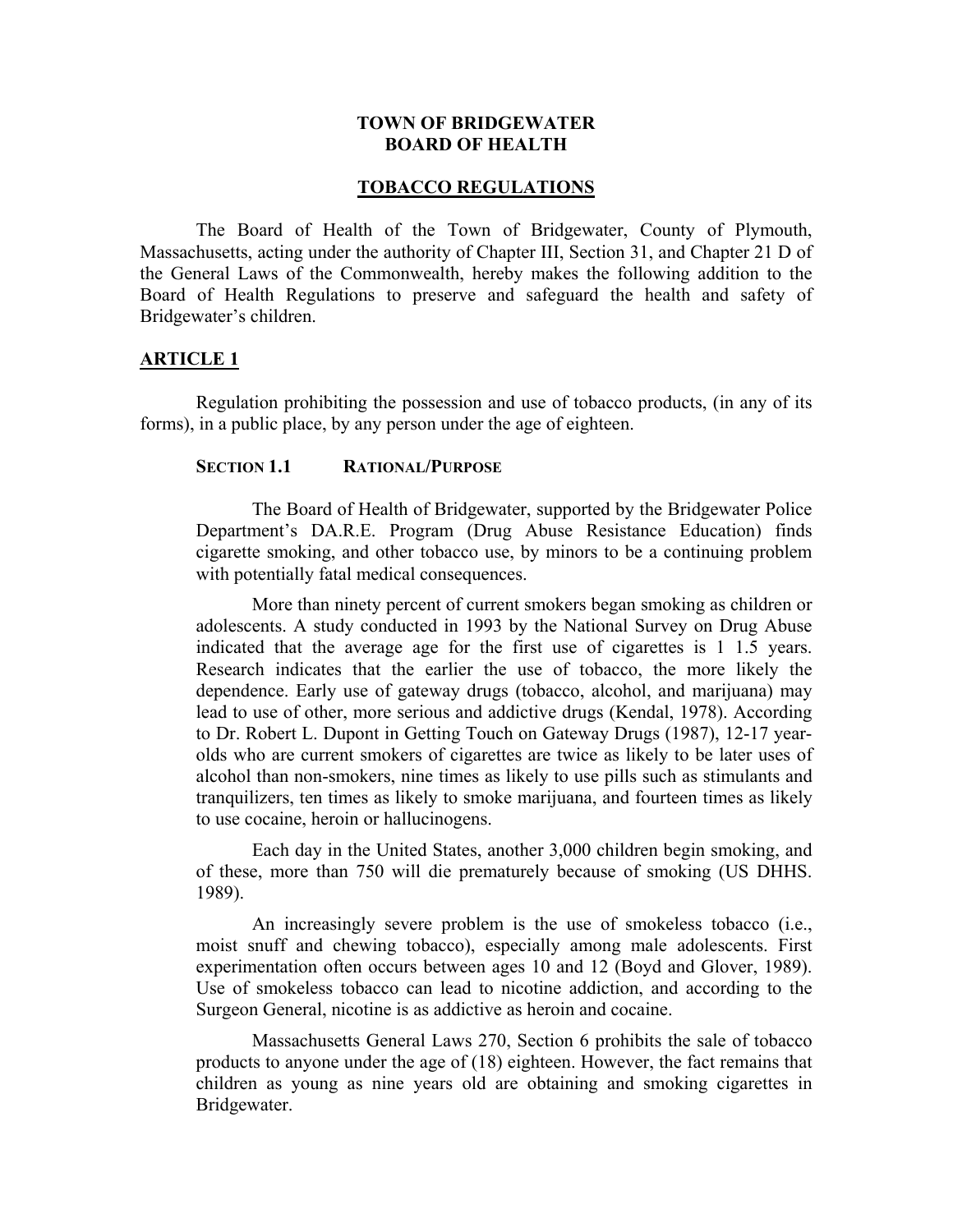It is obvious that prohibiting the sale of tobacco to anyone under the age of 18 does not deter adolescent use and abuse. It is for that reason that the Board of health and D.A.R.E. feel compelled to protect and safeguard the health and safety of Bridgewater's children by enacting this regulation prohibiting the possession and use of tobacco by minors.

## **SECTION 1.2 DEFINITIONS**

- A. *Tobacco Product* is defined as tobacco in any of its forms, including but not limited to cigarettes, cigars, loose leaf tobacco (and rolling papers to facilitate its use), snuff, smokeless of spit tobacco.
- B. "*Smoking*" means inhaling, exhaling, burning or carrying any lighted cigar, cigarette, pipe, weed, plant or any other combustible substance in any manner, or in any form.
- C. *Minor*, for the purpose of the regulations, is defined as any person **UNDER THE AGE OF EIGHTEEN.**
- D. A *Public Place* is defined as any public way, including but not limited to, a street; sidewalk; restaurant; retail store; public transportation facilities; a hallway; stairwell; or restroom in a publicly accessible building; or any way to which the

public has a right of access.

# **SECTION 1.3** PENALTIES/ENFORCEMENT

The Board of Health or its agents shall enforce this regulation. Any minor found to be in violation of this order will be subject to the following penalty:

- **First Offense**: Citation: Written Warning: Formal documentation of incident, including a copy of citation to be sent to parent and/or legal guardian, OR participation in a smoking education workshop facilitated by the D.A.R.E. Program.
- **Second Offense**: Twenty-five Dollar Fine (\$25.00): Formal documentation, parental letter with copy of citation. OR participation in a smoking workshop and/or community service, facilitated by the D.A.R.E. Program.
- **Third and Subsequent Offenses**: A fine of Fifty Dollars of (50.00).

Any of the following conditions shall be prima facia evidence of a violation of the regulation:

- Posession of a tobacco product, by a minor, in a public place. Actual smoking, chewing, spitting or rolling of a tobacco product, by a minor, in a public place.
- Any person, including but not limited to the youthful offender or a parent or guardian, aggrieved by the enforcement for willful failure or refusal to comply with this regulation (or its penalties) may complain in writing to the Board of Health. The Board of Health, or its agent shall respond in writing within twenty (20) days to the complaint citing the results of its investigation and any action taken to enforce the provisions of the regulation.